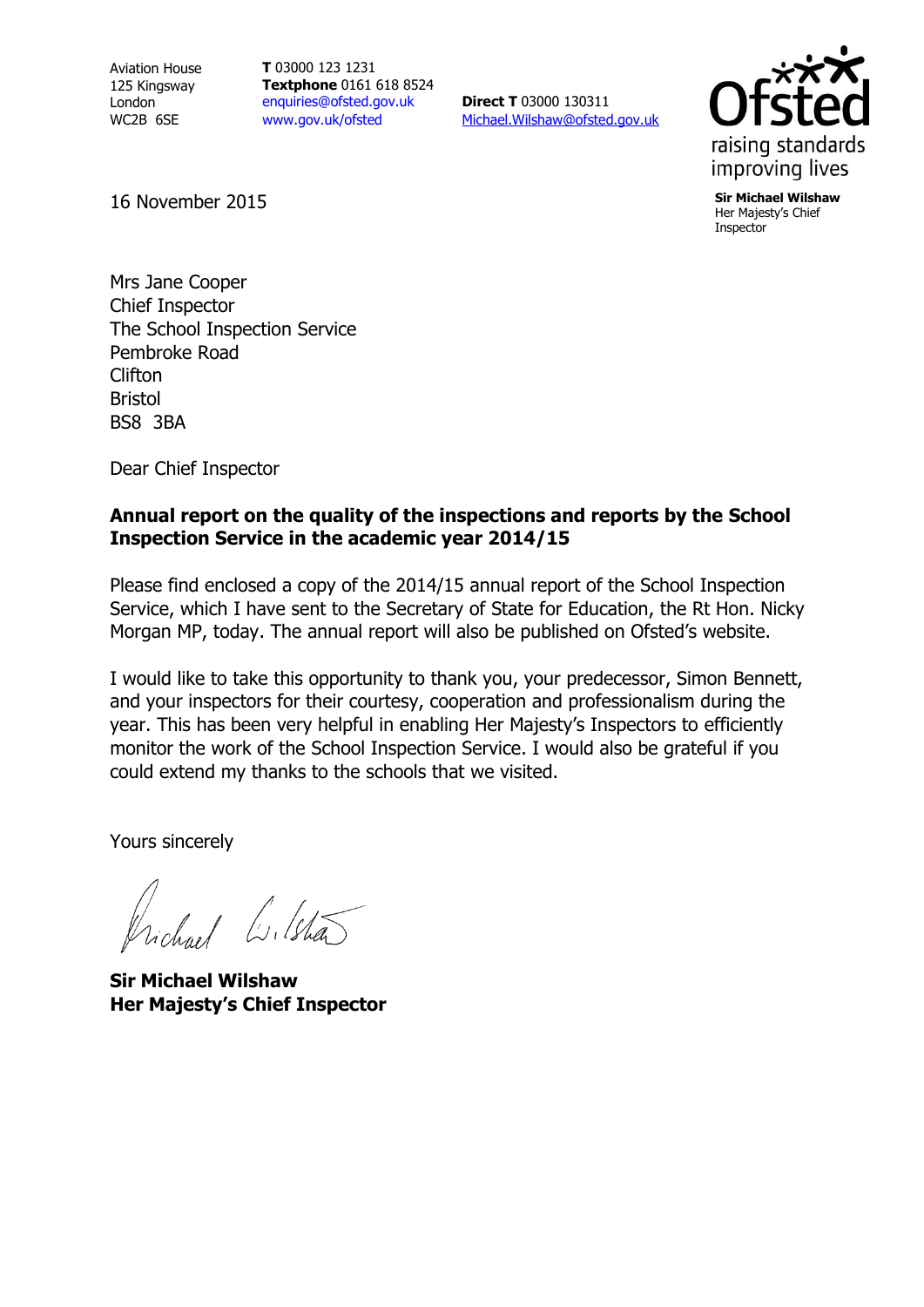Aviation House 125 Kingsway London WC2B 6SE

**T** 03000 123 1231 **Textphone** 0161 618 8524 [enquiries@ofsted.gov.uk](mailto:enquiries@ofsted.gov.uk) [www.ofsted.gov.uk](http://www.ofsted.gov.uk/)

**Direct T** 03000 130311 [Michael.Wilshaw@ofsted.gov.uk](mailto:Michael.Wilshaw@ofsted.gov.uk)



**Wilshaw** Her Majesty's Chief Inspector

16 November 2015 **Sir Michael** 

The Rt Hon. Nicky Morgan MP Secretary of State for Education Department for Education Sanctuary Buildings Great Smith Street London SW1P 3BT

Dear Secretary of State

#### **Annual report on the quality of the inspection work carried out by the School Inspection Service in the academic year 2014/15**

I have pleasure in presenting my annual report on the quality of the inspection work carried out by the Schools Inspection Service in 2014/15. The report will be published on Ofsted's website.

Based on the report's findings, it is Ofsted's view that the School Inspection Service should continue to be approved as an independent inspectorate.

Yours sincerely

Vichael Liletão

**Sir Michael Wilshaw Her Majesty's Chief Inspector**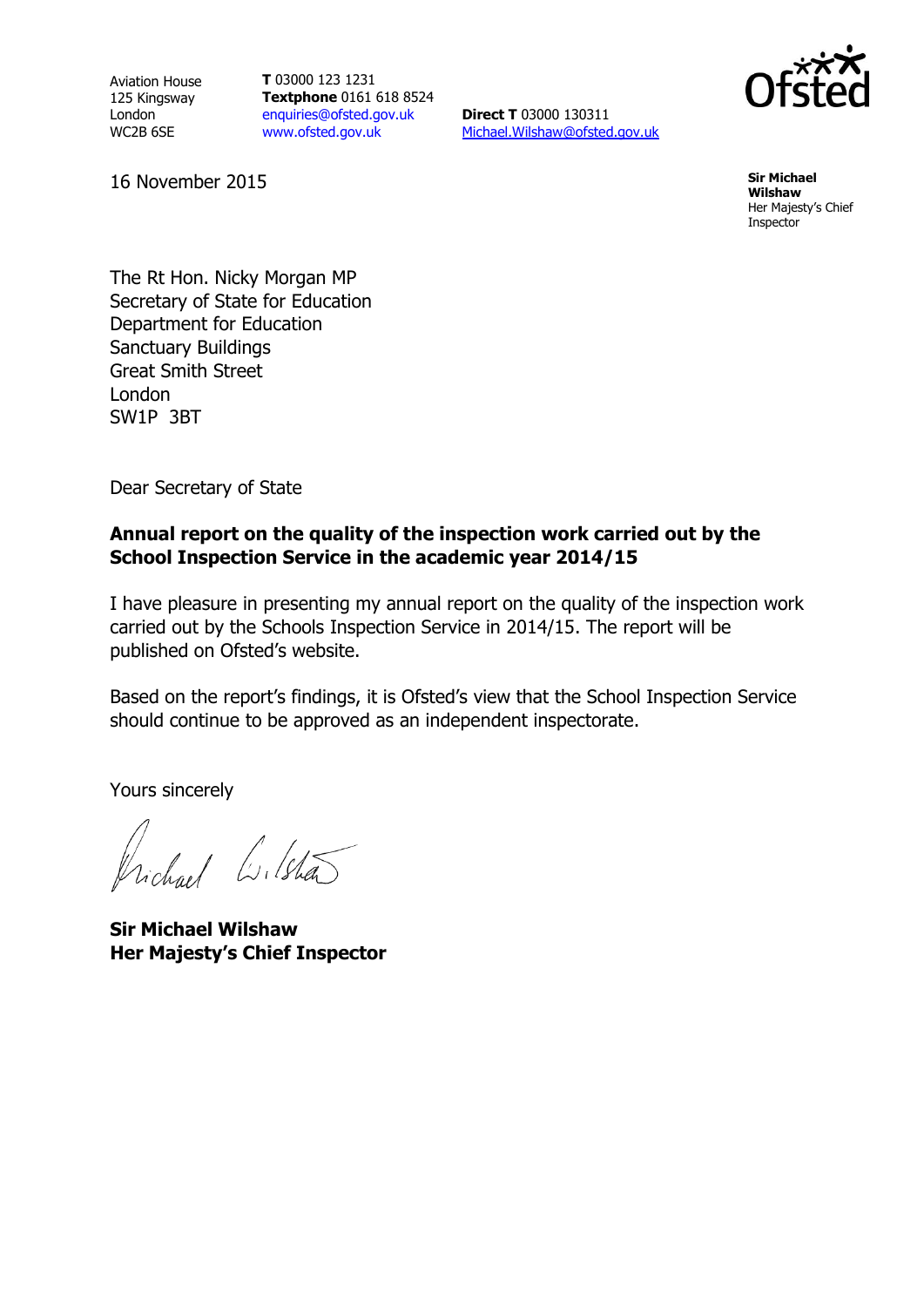

## **Annual report on the quality of the inspection work carried out by the School Inspection Service in the academic year 2014/15**

## **Introduction**

The School Inspection Service (SIS) is approved by the Secretary of State for Education to inspect selected registered independent schools that are members of:

- the Focus Learning Trust
- the Steiner Waldorf Schools Fellowship
- the Cognita Group, where such schools do not belong to an Independent Schools Council Association.<sup>1</sup>

Under section 107(1) of the Education and Skills Act 2008,<sup>2</sup> Her Majesty's Chief Inspector (HMCI) has a duty to prepare and send a report to the Secretary of State about the inspectorates for independent schools, at intervals of no more than a year. Under section  $107(2)$ ,<sup>3</sup> HMCI must have regard to matters that the Secretary of State may direct about the form and contents of the report.

The Secretary of State's directions to HMCI are set out in Annex A of the 'Memorandum of understanding (MoU) for Ofsted's monitoring of the independent inspectorates for independent schools in England' (February 2015). Ofsted's monitoring of SIS's work since March 2015 was carried out in line with this memorandum of understanding. Prior to the 'MoU', the 'Protocol between Ofsted and the approved independent inspectorates' (March 2014) was in place.

# **The School Inspection Service's inspection activity for 2014/15**

SIS carried out 33 inspections during the academic year 2014/15.

# **Ofsted's monitoring of the School Inspection Service in 2014/15**

Her Majesty's Inspectors (HMI) monitored three inspections on site and reviewed six published inspection reports.

# **Findings**

 $\overline{a}$ 

1. In their monitoring of inspections during 2014/15, HMI found that SIS inspectors routinely checked and reported on pupils' understanding and safe use of the internet and social media. This is an improvement on the position last year. Pupils' views were particularly prominent in three reports and gave

[www.legislation.gov.uk/ukpga/2008/25/section/107](http://www.legislation.gov.uk/ukpga/2008/25/section/107)

 $1$  Under Section 106 of the Education and Skills Act 2008, as set out in the agreement of 13 January 2015 between the Department for Education and SIS.

 $2$  Section 107(1) of the Education and Skills Act 2008;

 $3$  Section 107(2) of the Education and Skills Act 2008;

[www.legislation.gov.uk/ukpga/2008/25/section/107](http://www.legislation.gov.uk/ukpga/2008/25/section/107)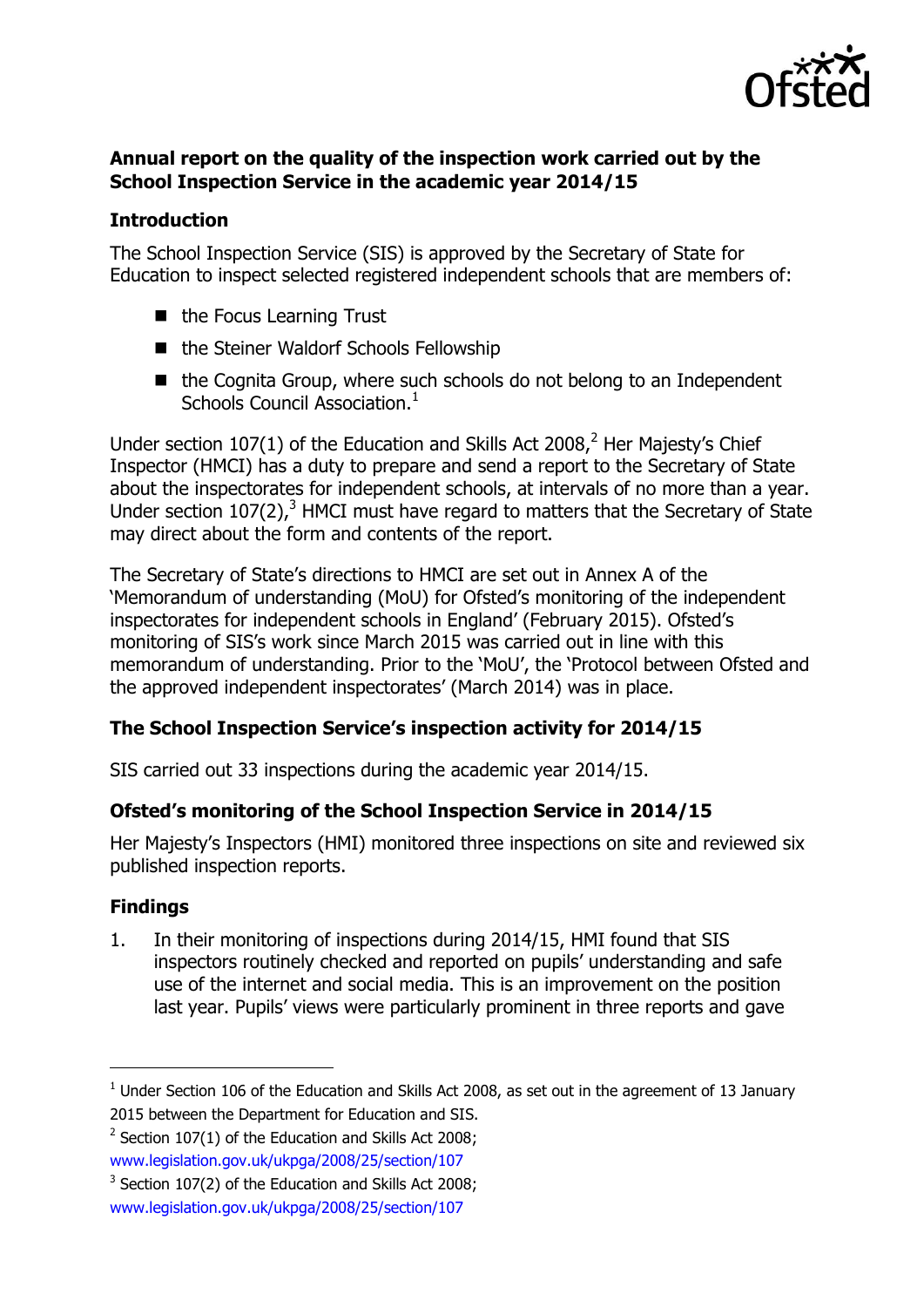

readers a clear understanding of how safe pupils felt, why they felt safe and how their personal skills developed as a result of schools' provision.

- 2. In two of the reports reviewed, pupils' views were used particularly well to explain their understanding and appreciation of British values.<sup>4</sup>
- 3. Reporting inspectors prepared and deployed their teams well, providing them with good information before the inspection. Inspectors were clear about their roles and responsibilities. Inspectors had up-to-date knowledge of the independent school standards and the inspectorate's framework and guidance.<sup>5,6</sup> Inspectors checked the independent school standards systematically and reporting inspectors were quick to pick up and pursue any potential weakness in schools' work.
- 4. Reporting inspectors led team meetings to good effect, making sure that judgements were firmly grounded in evidence. Evidence forms were evaluative and in sufficient detail to exemplify emerging issues and points for further improvement. Reporting inspectors met frequently with school leaders throughout inspections and leaders felt well informed about inspectors' judgements.
- 5. In most cases, details in the reports substantiated inspectors' judgements that schools met the independent school standards. For example, reports included useful examples of how teaching and the curriculum improved pupils' skills, knowledge and understanding. However, in two reports, the explanations about how proprietors met the independent school standards relating to suitable careers guidance, risk assessments and the assessment of pupils' work were not convincing.

 $\overline{a}$ 

 $4$  Paragraph 5(a) of the independent school standards requires the proprietor of an independent school to actively promote 'the fundamental British values of democracy, the rule of law, individual liberty, and mutual respect and tolerance of those with different faiths and beliefs'.

<sup>&</sup>lt;sup>5</sup> The Education (Independent School Standards) Regulations 2014;

[www.legislation.gov.uk/uksi/2014/3283/contents/made.](http://www.legislation.gov.uk/uksi/2014/3283/contents/made)

 $6$  Handbook for inspection: section 2(b) Guidance to professional inspectors for their conduct of section 162(a) inspections, 01 January 2013; section 3(b) The framework for the inspection of schools affiliated to the Focus Learning Trust, of schools as members of the Steiner Waldorf Fellowship, and of those schools belonging to the Cognita Group which are not members of the independent Schools Council and its constituent associations including registered settings, which are part of the above schools groups, 01 January 2014; section 3(d): Parents' and carers' views of the school, 01 January 2013; section 4(a) Guidance on current regulations, 01 May 2014; section 6 appendix b Guidance on gathering evidence for Every Child Matters outcomes s162a inspections, 01 January 2013; appendix 1 Guidance for observation of lessons and inspection judgement criteria, 01 January 2013; [www.schoolinspectionservice.co.uk/new/framework.html.](http://www.schoolinspectionservice.co.uk/new/framework.html)